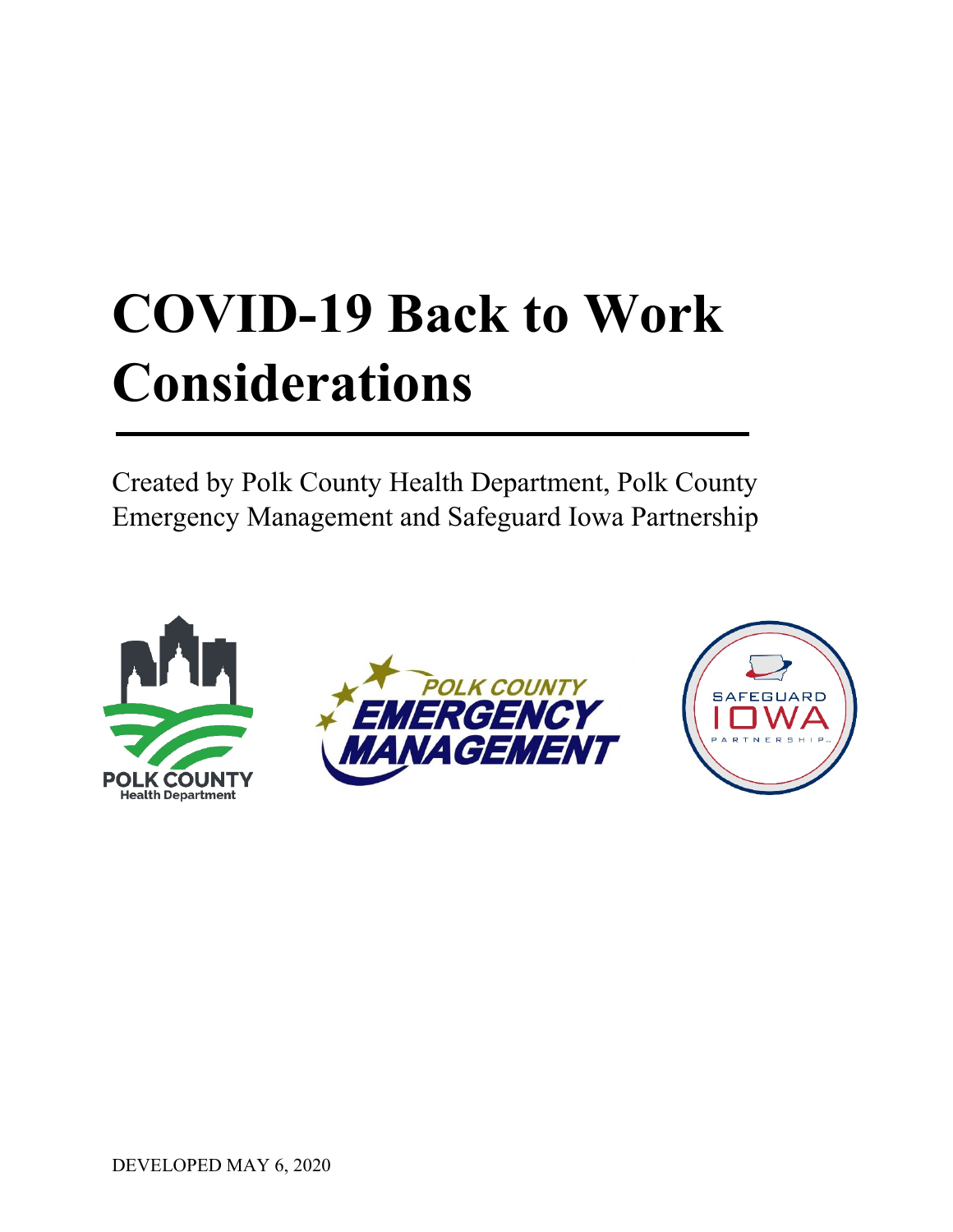# **COVID-19 Back to Work Considerations**

The considerations for repatriation of your workforce to the office following COVID 19 has been on the minds of most business owners across Iowa, the United States and the world. In order to do so safely, we have to consider what changes must take place to protect the physical and mental wellbeing of our employees, contractors, vendors and visitors to each of our facilities.

We still face many challenges as we look forward to the next few weeks. Lack of Personal Protective Equipment (PPE) for employees, shortage of testing for individuals, conflicting information on how we handle employees that have tested positive or have been given the diagnosis of a presumptive positive are all things that add a complex dynamic to bringing our workforce back.

We have pulled together many different resources to provide a variety of businesses and organizations guidance as they address reopening.

## **Table of Contents**

- General Tips pg. 2
- General Employee Guidance pg. 3
- Workplace Leave Policies pg. 4
- Cleaning Policies pgs. 5-9
- Industry Specific pgs. 10-18
	- $\circ$  Dining/Bars pgs. 10-11
	- o Manufacturing, Distribution and Construction pg. 12
	- o Consumer, Retail and Services pgs. 13-14
	- o Office Settings pg. 15
	- o Gyms and workout facilities pgs. 16-17
- Legal Considerations pgs. 18-20
- References pgs. 21-22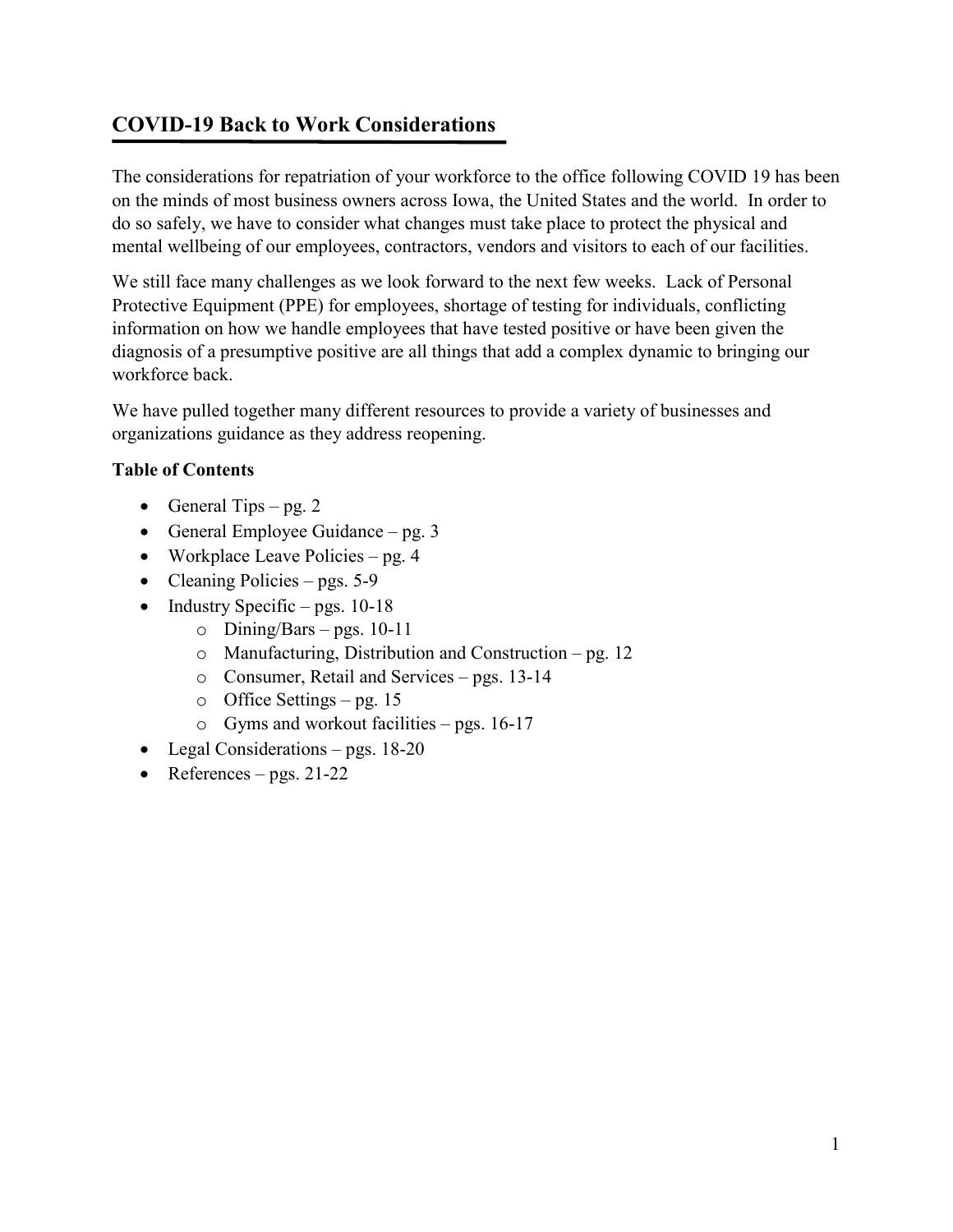# **General Tips**

## **General Health Guidelines:**

- Encourage staff and employees to take their temperature twice a day. Set a baseline temperature that, if exceeded, will deny entry to your facility. Currently, the CDC has set the temperature of 100.4 as a guidepost for medical workers.
- Work with staff to encourage handwashing and using hand sanitizer every hour.
- Promote etiquette for coughing, sneezing and handwashing.
- Encourage staff to wear face masks for homemade cloth face mask to prevent the spread of COVID-19.

## **General Reopening Guidance:**

- Use CDC guidance related to cleaning and disinfection for community facilities, including frequent cleaning and disinfecting of all high touch surfaces.
- Encourage and provide supplies to allow for frequent hand washing and hand sanitizing for employees and the public.
- Provide reminders to employees and members of the public to stay at least 6 feet away from others when in the facility and mark six-foot intervals when possible.
- Post signage at the door indicating no one should enter the establishment if they currently have symptoms or have been around anyone with a confirmed COVID-19 diagnosis in the last 14 days.
- If an employee or a member of the public becomes ill while at the facility, ask them to share that information with management, leave the facility and then call their health care provider.
- Members of the public and employees should consider the use of cloth face coverings (when practical) if staying at least 6 feet away from others is not possible.
- Anyone who is high risk for more severe COVID-19 illness should continue to stay home.
- Businesses should continue to follow IDPH's business guidance related to preventing, detecting and reporting outbreaks.
- Businesses should use messaging to remind employees of steps they should be taking to protect their own health while at work.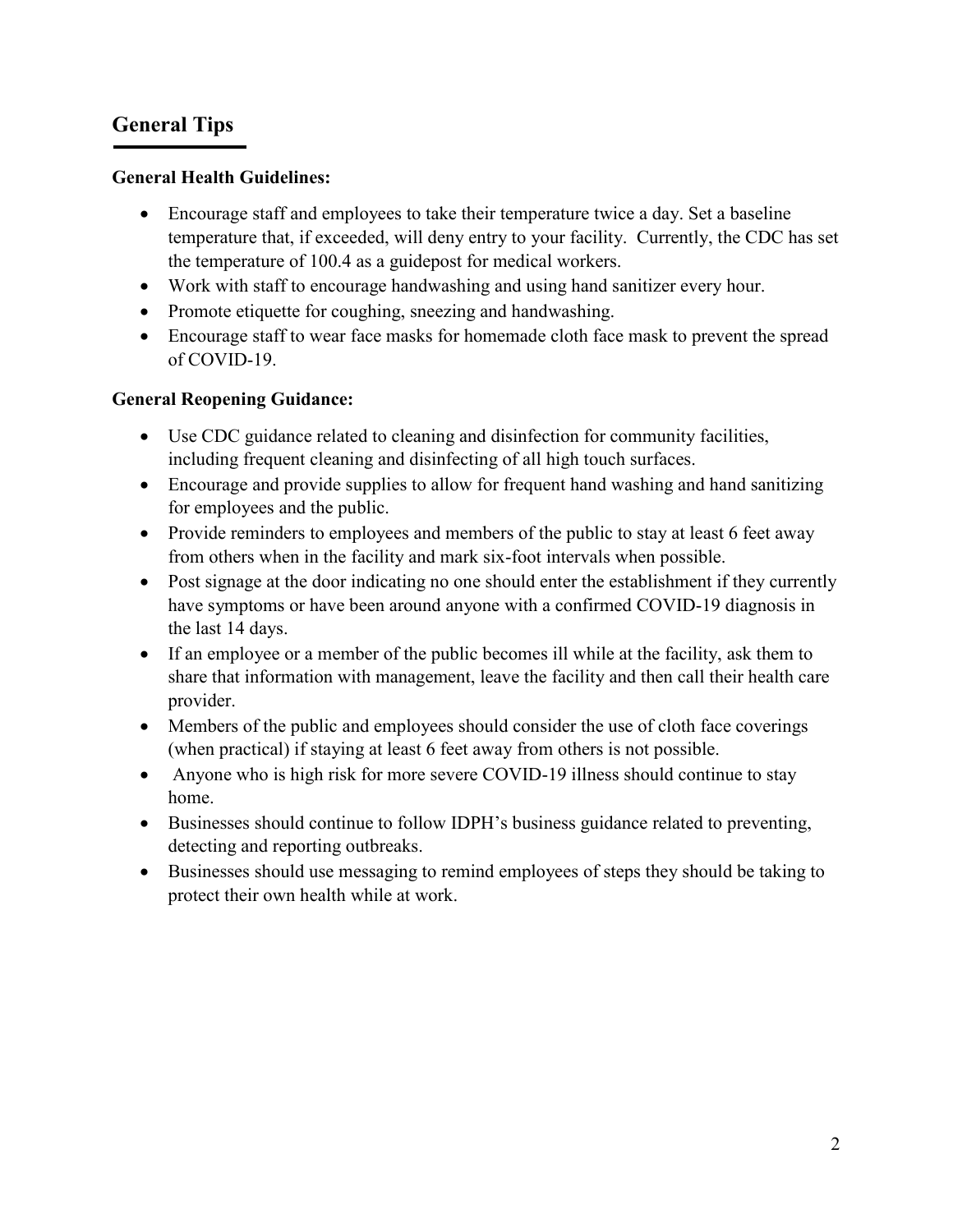# **General Guidance for All Employees**

- Employees should take and log temperature before shifts
	- o Best practice: employers to take temperatures onsite with a no-touch thermometer each day upon arrival at work.
	- o Minimum: temperatures can be taken before arriving. Normal temperature should not exceed 100.4 degrees Fahrenheit.
- Staff should wear face coverings (not N-95 or medical masks, which should be reserved for healthcare workers) and other personal protection items as recommended by the CDC.
- Provide training on personal protective equipment based on CDC guidelines.
- Staff will need to wash their hands or use hand sanitizer every hour.
- Practice recommended social distancing to the greatest extent possible—"Further is safer."
- Stagger shifts, breaks and meals, in compliance with wage and hour laws and regulations, to maintain social distancing. Consider reduced staffing requirements where possible.
- Prohibit congregating in break rooms or common areas and limit capacity of such areas to allow for safe social distancing minimum of 6 feet whenever possible.
	- o Employees should increase hygiene practices—wash hands more frequently, avoid touching face, practice good respiratory etiquette when coughing or sneezing.
- All employees should stay home if feeling ill, report any symptoms of illness to supervisor and require notification of COVID-19 positive case in employee's household. Employees who are particularly vulnerable to COVID-19 according to the CDC (e.g., due to age or underlying conditions) are encouraged to stay home.
- Update the Employee Illness Policy to include the symptoms of "COVID-19" or create a COVID-19 specific policy. All staff should sign the policy, and the policy should be posted for confirmation.
- Post extensive signage on health policies, including the following documents, in the workplace to help educate building occupants on COVID-19 best practices.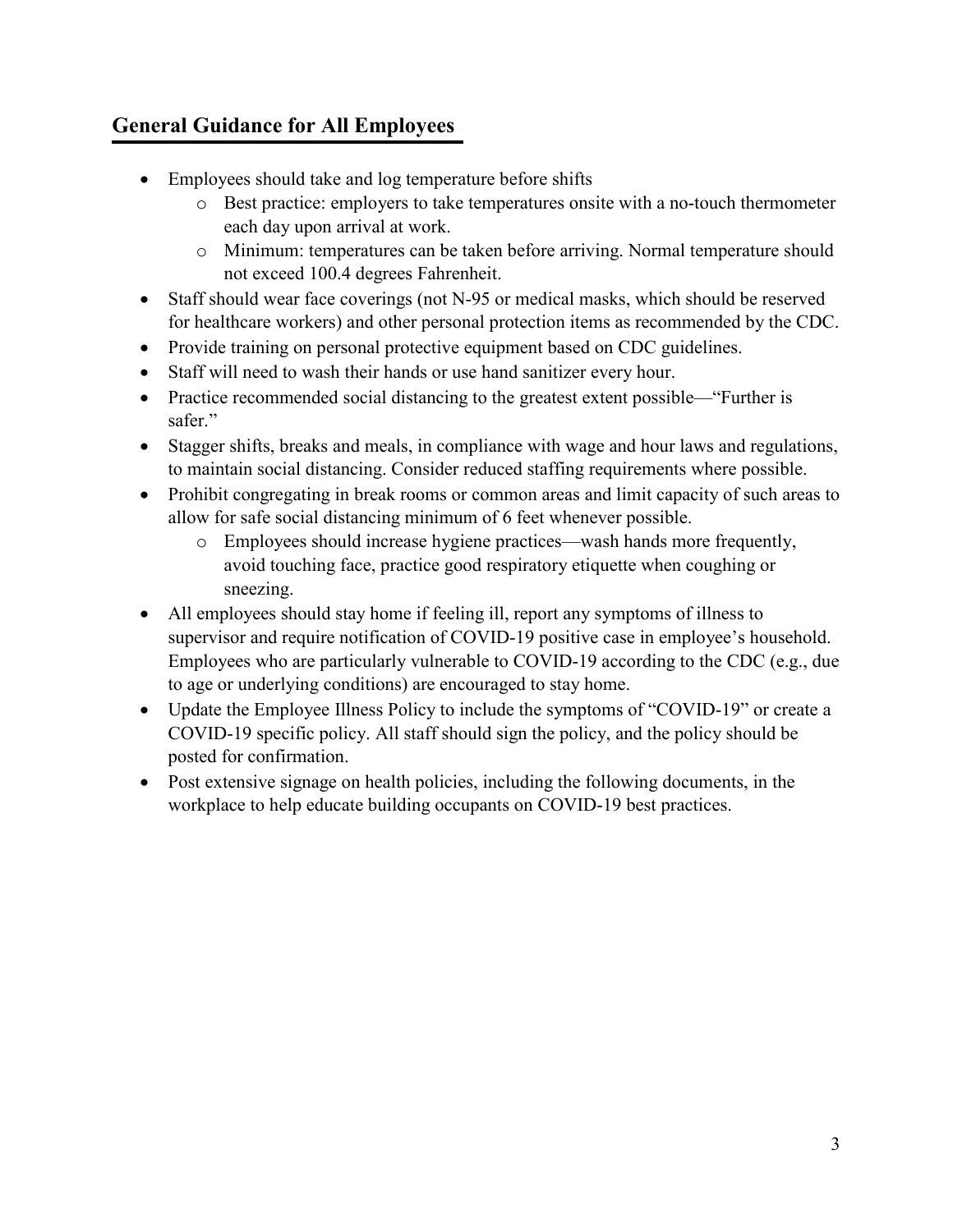# **Workplace Leave Policies**

- Ensure that sick leave policies are flexible and consistent with public health guidance and that employees are aware of and understand these policies.
- Maintain flexible policies that permit employees to stay home to care for a sick family member or take care of children due to school and childcare closures. Additional flexibilities might include giving advances on future sick leave and allowing employees to donate sick leave to each other.
- Employers that do not currently offer sick leave to some or all of their employees may want to draft non-punitive "emergency sick leave" policies.
- Employers should not require a positive COVID-19 test result or a healthcare provider's note for employees who are sick to validate their illness, qualify for sick leave, or to return to work. Healthcare provider offices and medical facilities may be extremely busy and not able to provide such documentation in a timely manner.
- Review human resources policies to make sure that policies and practices are consistent with public health recommendations and are consistent with existing state and federal workplace laws (for more information on employer responsibilities, visit the Department of Labor and Equal Employment Opportunity Commission website.
- Connect employees to employee assistance program (EAP) resources (if available) and community resources as needed. Employees may need additional social, behavioral, and other services, for example, to cope with the death of a loved one.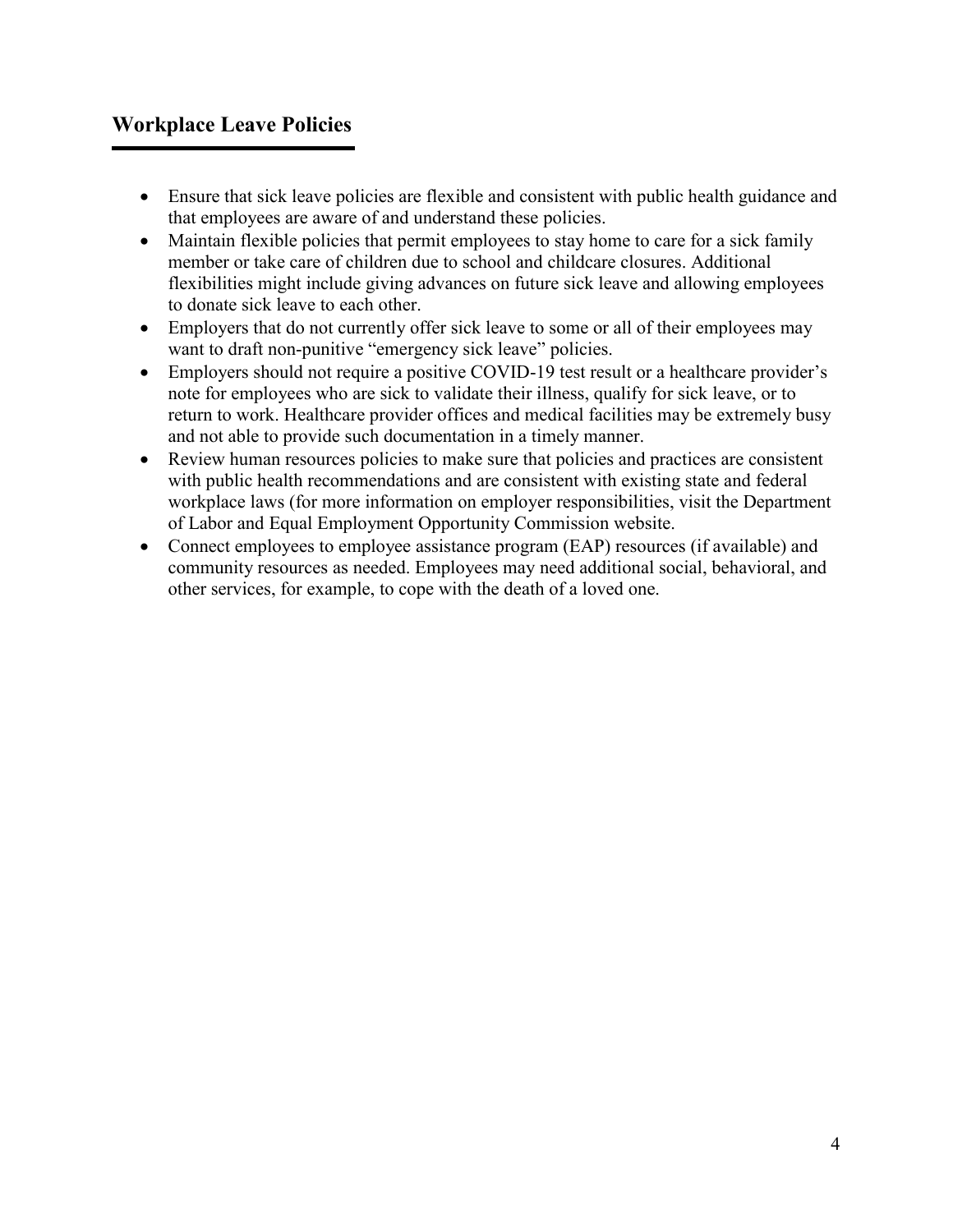# **Cleaning and Disinfecting Your Facility**

## **Always wear gloves when cleaning and disinfecting**

## **Clean**

- Clean surfaces using soap and water, then use disinfectant.
- Cleaning with soap and water reduces number of germs, dirt and impurities on the surface. Disinfecting kills germs on surfaces.
- Practice routine cleaning and disinfection of frequently touched surfaces.
	- o More frequent cleaning and disinfection may be required based on level of use.
	- o Surfaces and objects in public places, such as shopping carts and point of sale keypads should be cleaned and disinfected before each use.

## **Disinfect**

- Recommend use of EPA-registered household cleaners. Follow the instructions on the label to ensure safe and effective use of the product. Many products recommend:
	- o Keeping surface wet for a period of time (see product label)
	- o Precautions such as wearing gloves and making sure you have good ventilation during use of the product.
	- o Diluted household bleach solutions may also be used if appropriate for the surface.
	- o Check the label to see if your bleach is intended for disinfection, and ensure the product is not past its expiration date. Some bleaches, such as those designed for safe use on colored clothing or for whitening may not be suitable for disinfection.
	- o Unexpired household bleach will be effective against coronaviruses when properly diluted.

Follow manufacturer's instructions for application and proper ventilation. Never mix household bleach with ammonia or any other cleanser. Leave solution on the surface for at least 1 minute.

To make a bleach solution, mix:

- $\circ$  5 tablespoons (1/3rd cup) bleach per gallon of water OR
- o 4 teaspoons bleach per quart of water
- Bleach solutions will be effective for disinfection up to 24 hours.
- Alcohol solutions with at least 70% alcohol may also be used.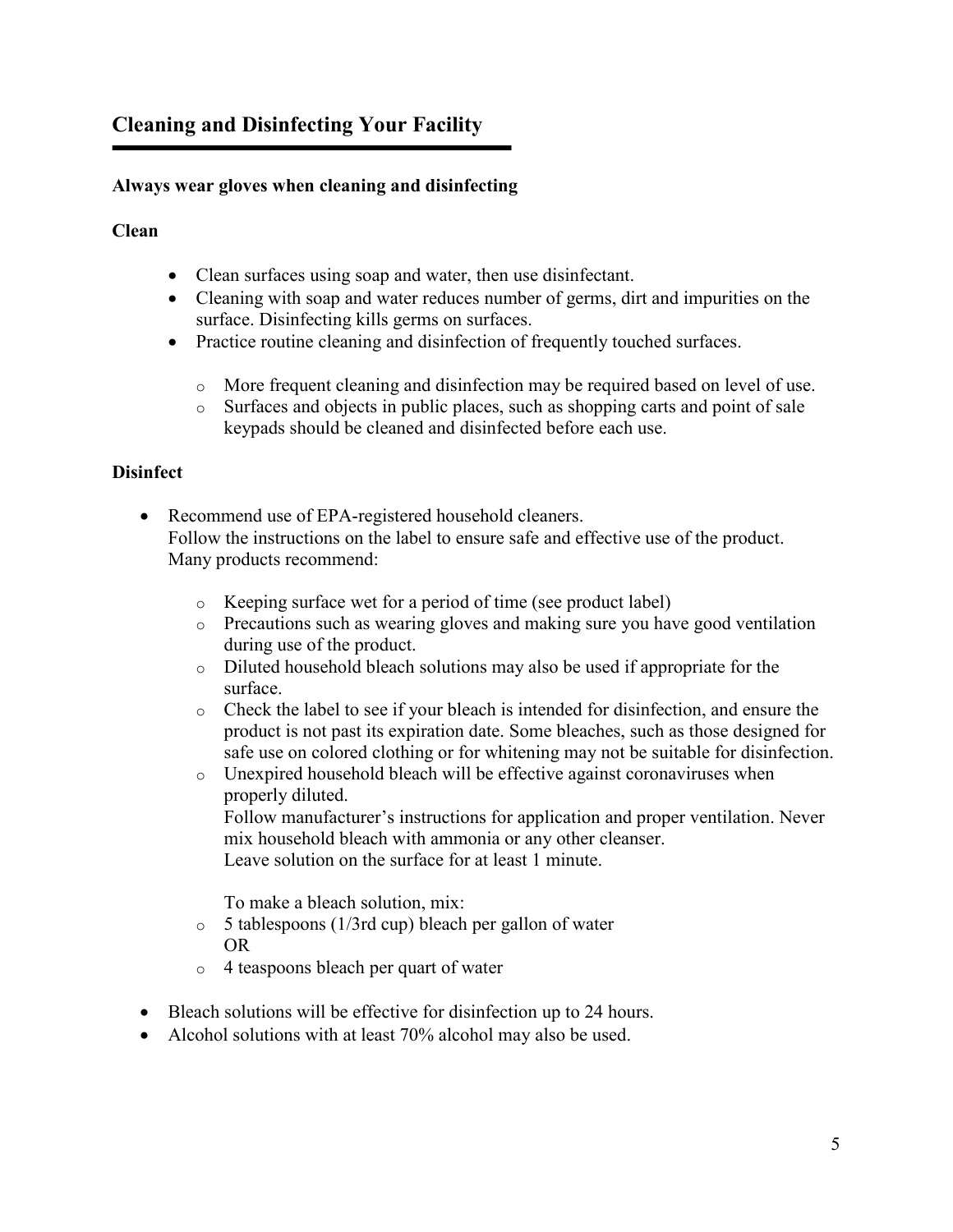## **Soft surfaces**

For soft surfaces such as carpeted floor, rugs, and drapes

- Clean the surface using soap and water or with cleaners appropriate for use on these surfaces.
- Launder items (if possible) according to the manufacturer's instructions. Use the warmest appropriate water setting and dry items completely.

#### OR

• Disinfect with an EPA-registered household disinfectant. These disinfectants meet EPA's criteria for use against COVID-19.

#### **Electronics**

For electronics, such as tablets, touch screens, keyboards, remote controls, and ATM machines

- Consider putting a wipeable cover on electronics.
- Follow manufacturer's instruction for cleaning and disinfecting.
- o If no guidance, use alcohol-based wipes or sprays containing at least 70% alcohol. Dry surface thoroughly.

#### **Laundry**

For clothing, towels, linens and other items:

- Launder items according to the manufacturer's instructions. Use the warmest appropriate water setting and dry items completely.
- Wear disposable gloves when handling dirty laundry from a person who is sick.
- Dirty laundry from a person who is sick can be washed with other people's items.
- Do not shake dirty laundry.
- Clean and disinfect clothes hampers according to guidance above for surfaces.
- Remove gloves, and wash hands right away.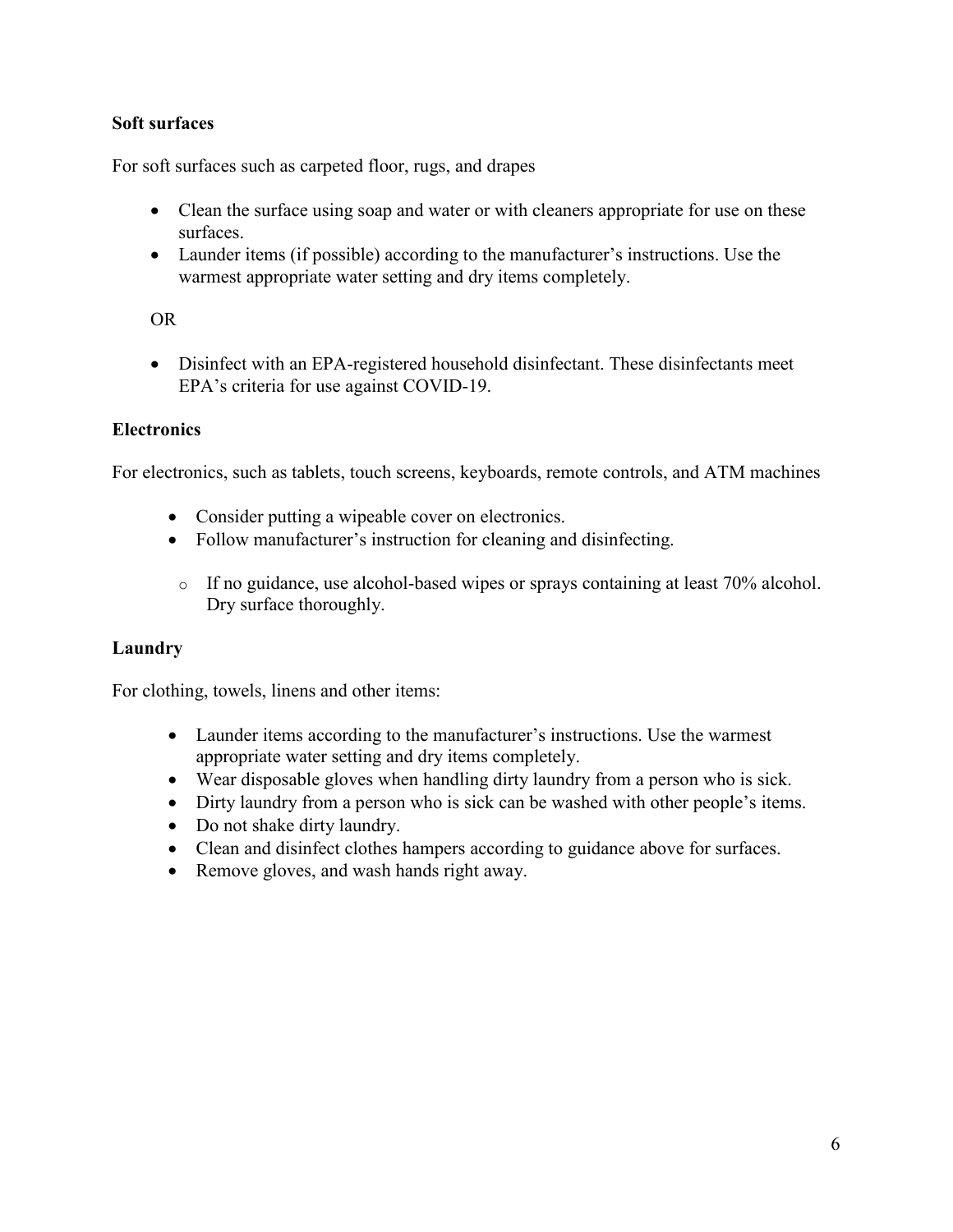## **Cleaning and disinfecting your building or facility if someone is sick**

- Close off areas used by the person who is sick.
	- o Companies do not necessarily need to close operations, if they can close off affected areas.
- Open outside doors and windows and use ventilating fans to increase air circulation in the area.
- Wait 24 hours before you clean or disinfect. If 24 hours is not feasible, wait as long as possible.
- Clean and disinfect all areas used by the person who is sick, such as offices, bathrooms, common areas, shared electronic equipment like tablets, touch screens, keyboards, remote controls, and ATM machines.
- Once area has been appropriately disinfected, it can be opened for use.
	- o Workers without close contact with the person who is sick can return to work immediately after disinfection.
- If more than 7 days since the person who is sick visited or used the facility, additional cleaning and disinfection is not necessary.
	- o Continue routine cleaning and disinfection. This includes everyday practices that businesses and communities normally use to maintain a healthy environment.

#### **Cleaning and disinfecting outdoor areas**

- Outdoor areas, like playgrounds in schools and parks generally require normal routine cleaning, but do not require disinfection.
	- $\circ$  Do not spray disinfectant on outdoor playgrounds- it is not an efficient use of supplies and is not proven to reduce risk of COVID-19 to the public.
	- o High touch surfaces made of plastic or metal, such as grab bars and railings should be cleaned routinely.
	- o Cleaning and disinfection of wooden surfaces (play structures, benches, tables) or groundcovers (mulch, sand) is not recommended.
- Sidewalks and roads should not be disinfected.
	- o Spread of COVID-19 from these surfaces is very low and disinfection is not effective.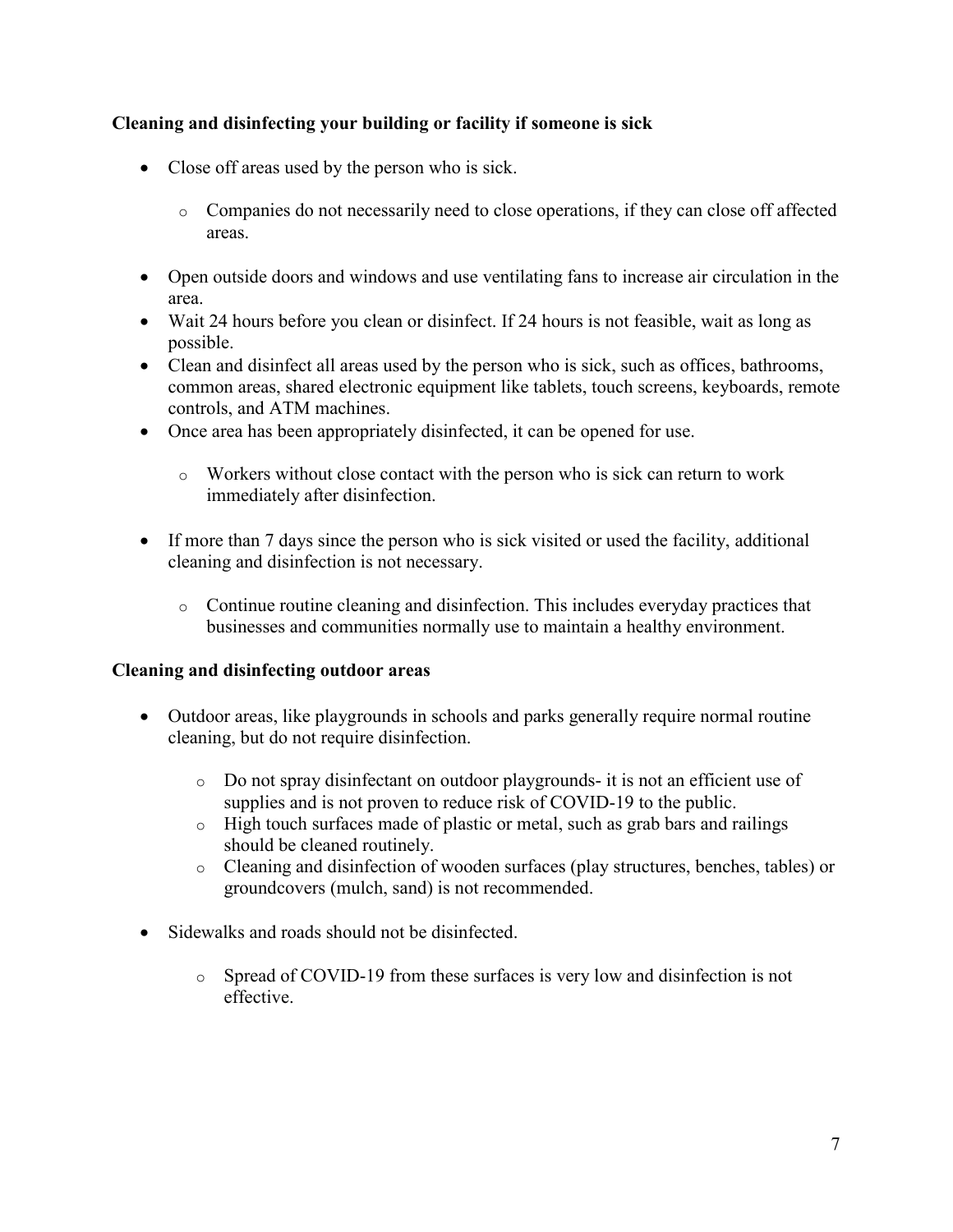#### **When cleaning**

- Regular cleaning staff can clean and disinfect community spaces.
	- o Ensure they are trained on appropriate use of cleaning and disinfection chemicals.
- Wear disposable gloves and gowns for all tasks in the cleaning process, including handling trash.
	- o Additional personal protective equipment (PPE) might be required based on the cleaning/disinfectant products being used and whether there is a risk of splash.
	- o Gloves and gowns should be removed carefully to avoid contamination of the wearer and the surrounding area.
- Wash your hands often with soap and water for 20 seconds.
	- o Always wash immediately after removing gloves and after contact with a person who is sick.
	- o Hand sanitizer: If soap and water are not available and hands are not visibly dirty, an alcohol-based hand sanitizer that contains at least 60% alcohol may be used. However, if hands are visibly dirty, always wash hands with soap and water.
- Additional key times to wash hands include:
	- o After blowing one's nose, coughing, or sneezing.
	- o After using the restroom.
	- o Before eating or preparing food.
	- o After contact with animals or pets.
	- o Before and after providing routine care for another person who needs assistance (e.g., a child).

#### **Additional Considerations for Employers**

- Educate workers performing cleaning, laundry, and trash pick-up to recognize the symptoms of COVID-19.
- Ensure workers are trained on the hazards of the cleaning chemicals used in the workplace in accordance with OSHA's Hazard Communication standard.
- Comply with OSHA's standards on Bloodborne Pathogens), including proper disposal of regulated waste, and PPE.

#### **Alternative Disinfection Methods**

- The efficacy of alternative disinfection methods, such as ultrasonic waves, high intensity UV radiation, and LED blue light against COVID-19 virus is not known.
	- o EPA does not routinely review the safety or efficacy of pesticidal devices, such as UV lights, LED lights, or ultrasonic devices. Therefore, EPA cannot confirm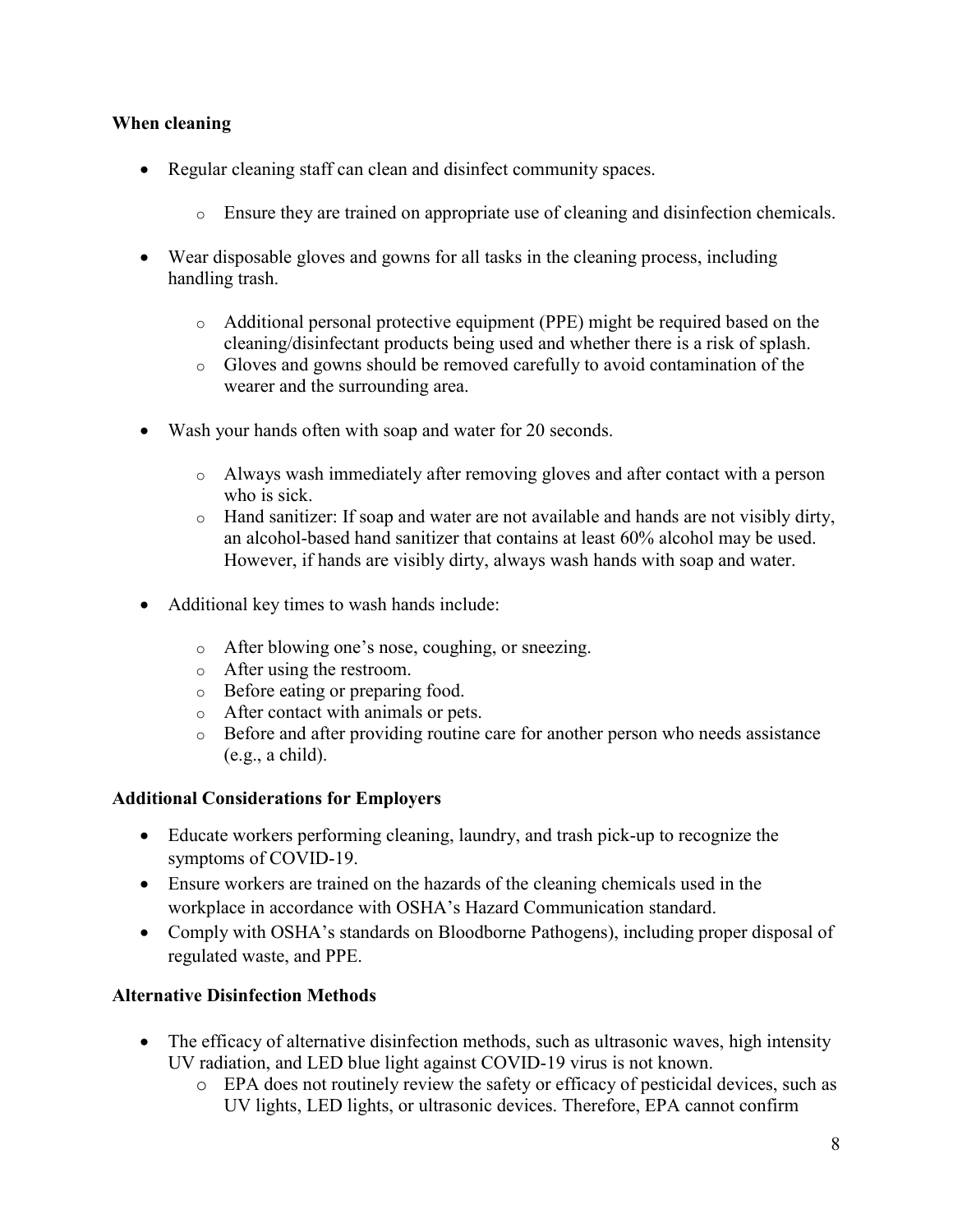whether, or under what circumstances, such products might be effective against the spread of COVID-19.

- CDC does not recommend the use of sanitizing tunnels. There is no evidence that they are effective in reducing the spread of COVID-19. Chemicals used in sanitizing tunnels could cause skin, eye, or respiratory irritation or damage.
- CDC only recommends use of the EPA approved cleaners against the virus that causes COVID-19.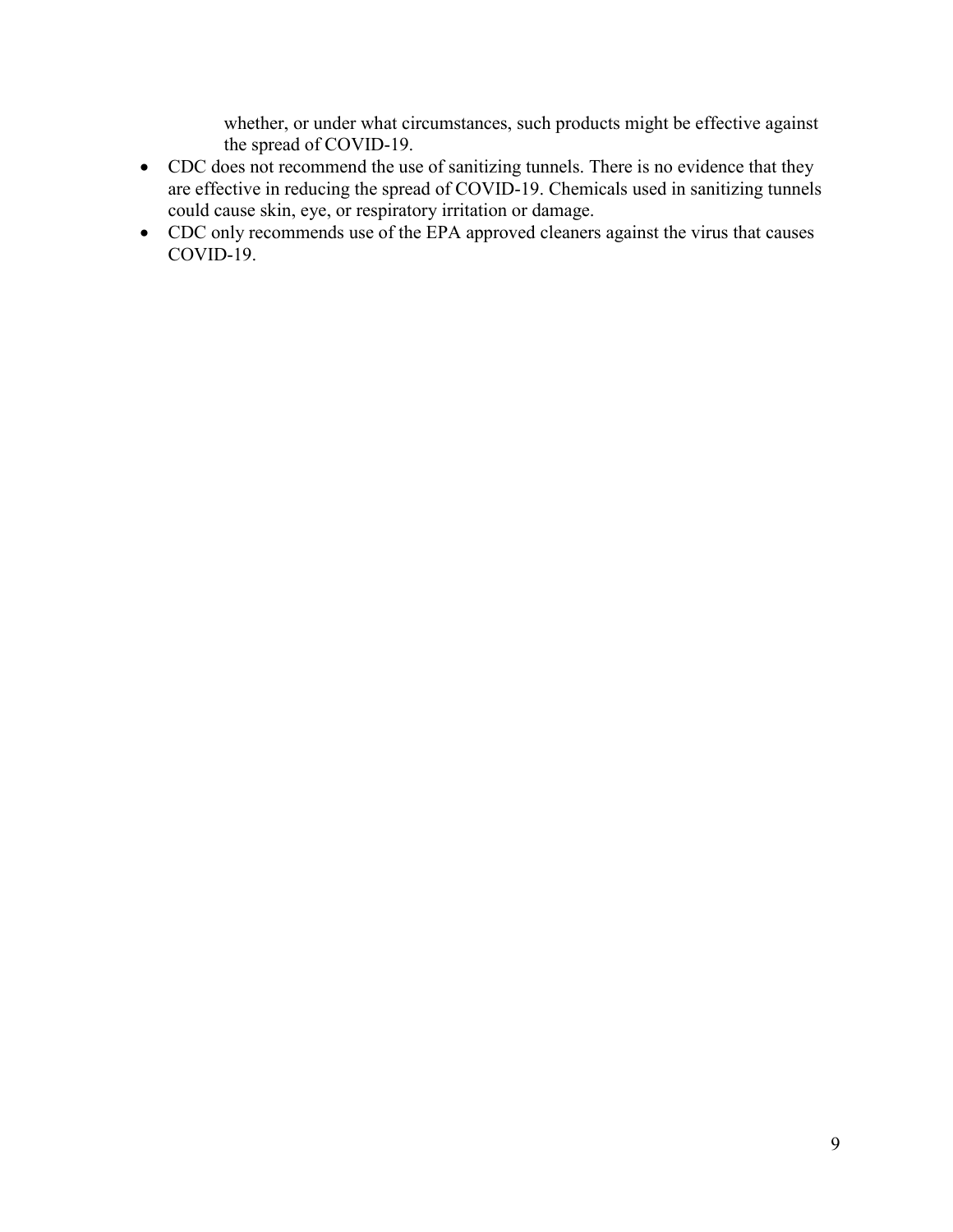# **Industry Specific Reopening Guidelines**

# **Dining and Bars**

It is critical that restaurant personnel review, and restaurants *must* ensure the following *mandatory requirements* included in the governor's proclamation are in place and enforced:

- Limit indoor and outdoor seating capacity to 50 percent of normal operating capacity.
- Limit group size to no more than six people.
- Arrange seating to provide a minimum of six feet between tables.
- Disallow customer self-service of food or beverages, including buffets and salad bars.
- Implement reasonable measures to ensure social distancing of employees and customers, increased hygiene practices, and other public health measures to reduce the risk of transmission of COVID-19.

Additionally, the Iowa Department of Inspections and Appeals and the Iowa Department of Public Health *strongly recommend that all restaurants adhere to the following guidance*:

- To the extent possible, eliminate seating at bars within restaurants.
- Eliminate entertainment operations or activities.
- Serve alcohol to a guest only if the guest is also ordering and consuming food items.
- Disinfect tables and chairs after each customer use.
- Clean and sanitize table condiments, reusable menus, digital ordering devices, check presenters, pens, napkin dispensers, salt and pepper shakers, and other commonlytouched items between each customer use.
- Use prewrapped silverware and eliminate table presets including table tents, menus, salt and pepper shakers, napkin dispensers, and condiments.
- Eliminate refilling customer beverages from common containers (i.e., pitchers).
- Discard single-use or paper articles, such as paper menus, after each use.
- Create and implement an enhanced cleaning/sanitizing schedule for all food contact surfaces, and cleaning/disinfecting of non-food contact surfaces.
- Disinfect commonly-touched surfaces throughout entire facility (both front and back-ofhouse) such as door handles, credit card machines, bathrooms, etc., at least once every hour.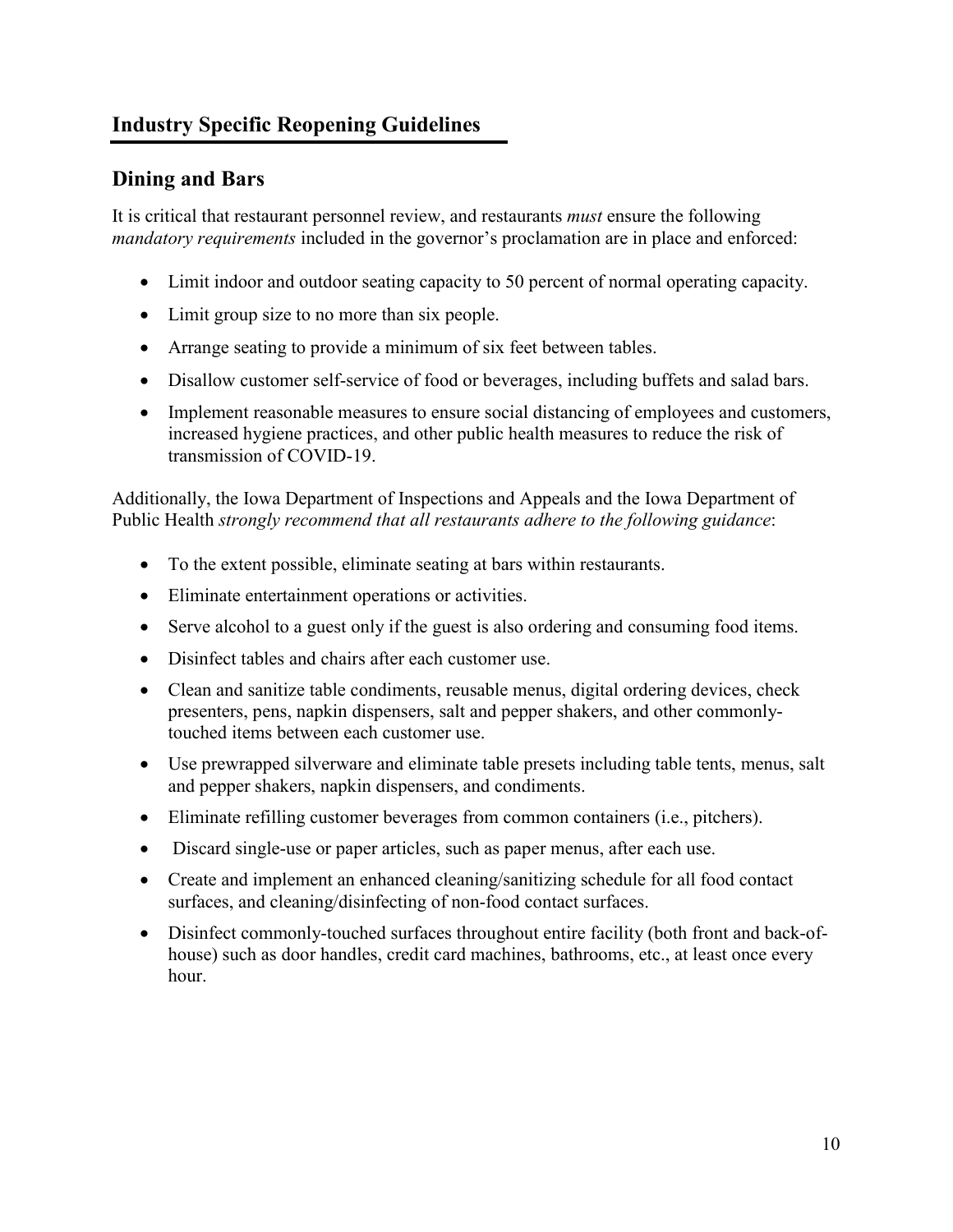- To the extent possible, on-premises dining should be by reservation only and customers should be screened upon reservation and arrival as to whether anyone in the party is positive, has any symptoms, is under quarantine, or has been exposed to COVID-19.
- Post signage on entrance door that no one with a fever or symptoms of COVID-19 will be permitted in the restaurant.
- Screen all employees each shift before entering the facility for symptoms (i.e., fever of 100°F or higher, cough, shortness of breath, runny or stuffy nose, sore throat, muscle aches, fatigue, diarrhea, or vomiting). Immediately exclude anyone with symptoms from entering.
- Where possible, workstations should be staggered to avoid employees standing directly opposite one another or next to each other, and maintain six feet of social distance.
- Require employees with direct customer contact to wear cloth or other mask that is laundered or replaced daily.
- Frequently monitor employee handwashing and ensure no bare hand contact with readyto-eat foods.
- Notify customers by signage to report concerns of social distancing infractions to the restaurant manager.
- Use technological solutions where possible to reduce person-to-person interaction (e.g. mobile ordering, mobile access to menus to plan in advance, text on arrival for seating, contactless payment options).
- Enhance employee safety training, emphasizing employee health, handwashing, and personal hygiene practices.
- Have hand sanitizer and sanitizing products readily available for employees and customers.
- Designate with signage, tape, or by other means appropriate social distancing spacing for employees and customers. Facilitate and designate social distancing for those waiting to enter your establishment.
- If possible, provide distinct walking lanes to minimize close contact as customers are being seated to conform to social distancing practices. For example, in a table/booth layout, central tables can be removed, and markings can be installed designating the path for seating.
- Assign an employee each shift to monitor social distancing, sanitation, and hygiene protocols.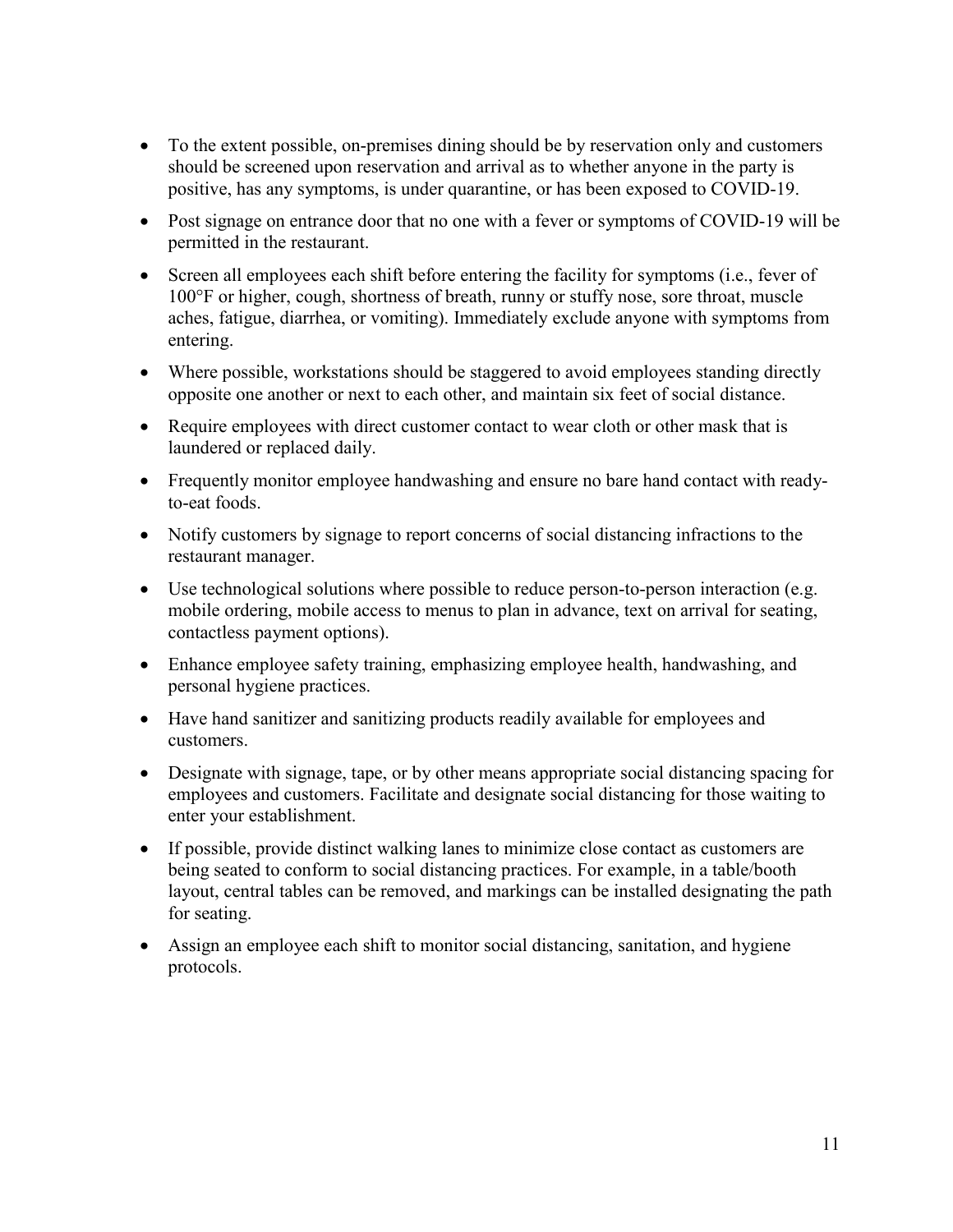# **Manufacturing, Distribution and Construction Reopening**

## **Shift Pattern**

- Daily disinfection of desks and workstations
- Change shift patterns (e.g. fewer shifts)
- Stagger lunch and break times

#### *Recommended best practices*

- Split into sub-teams, limit contact across sub-teams
- Reduce pace to allow less FTEs per line

## **Physical Spaces /Workstations**

- Ensure minimum 6 feet between people, if not possible, install barriers
- Daily deep disinfection of high-contact surfaces
- Space factory floor to allow for distancing
- Regulate max number of people in cafeterias/common spaces
- Establish maximum capacity

#### *Recommended best practices*

- Close cafeteria and gathering spaces if possible, or conduct regular cleanings
- Daily deep disinfection of entire facility

#### **Confirmed Cases**

- Immediately isolate and seek medical care for any individual who develops symptoms while at work
- Contact the local health district about suspected cases or exposures
- Shutdown shop/floor for deep sanitation if possible

#### *Recommended best practices*

- Work with local health department to identify potentially infected or exposed individuals to help facilitate effective contact tracing/notifications
- Once testing is readily available, test all suspected infections or exposures
- Following testing, contact local health department to initiate appropriate care and tracing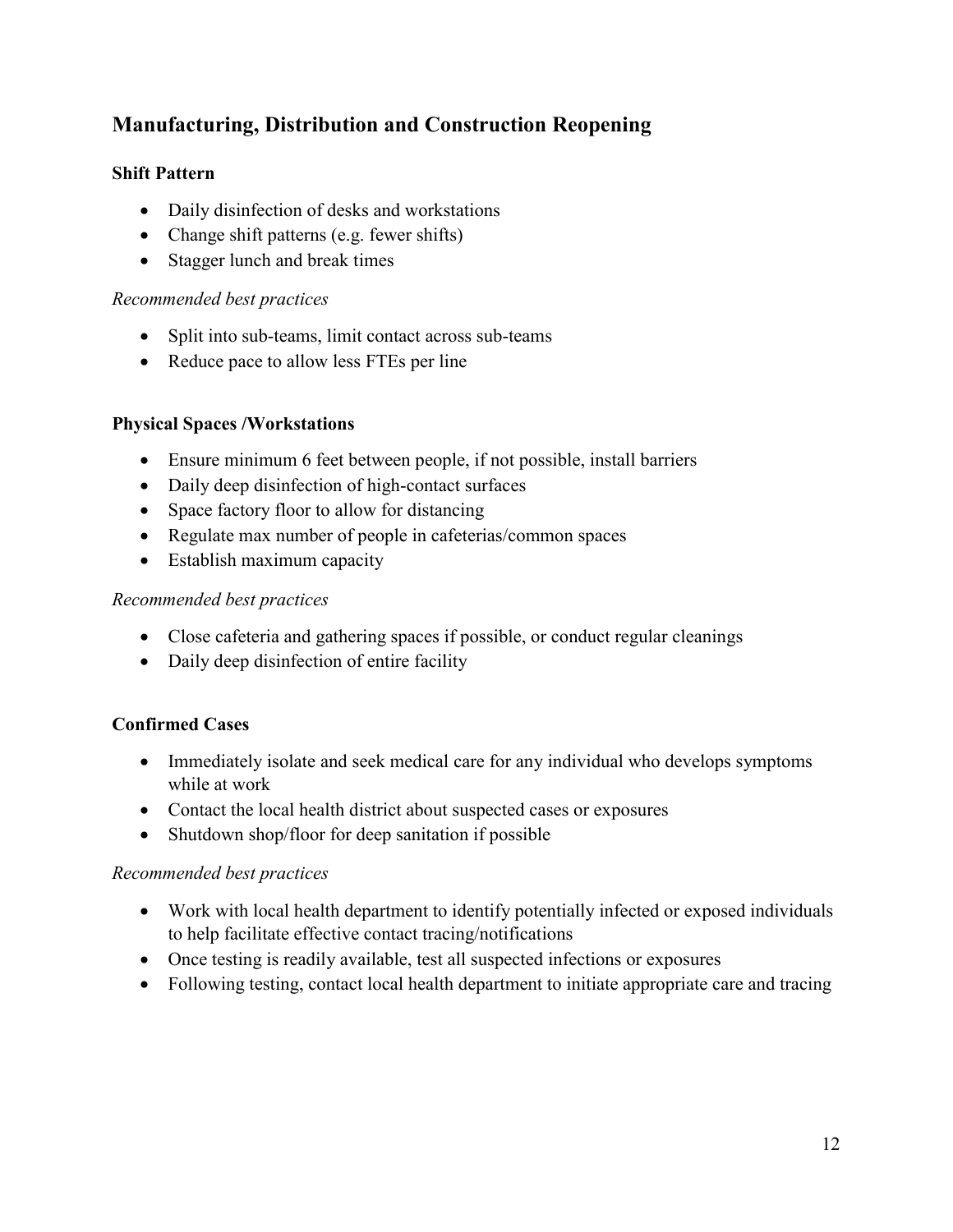# **Consumer, Retail and Services**

#### **Customers and Guests**

- Ensure minimum 6 feet between customers
- Specify hours for at-risk populations (e.g. elderly)
- Place hand sanitizers in high-contact locations
- Ask customers and guests not to enter if symptomatic
- Stagger entry of customers and guests

#### *Recommended best practices*

- Consider having customers wear face coverings at all times.
- Health questionnaire for symptoms at entry point
- Provide face coverings upon entry
- Where possible, accept customers by appointment only
- Increase availability for curb-side pickup
- Consider suspending return policies

#### **Physical Space**

- Ensure minimum of 6 feet between people, if not possible, install barriers
- Post social distancing signage and disinfect high-contact surfaces hourly
- Clean merchandise before stocking if possible
- Establish maximum capacity
- Discontinue self-service food stations, product samples
- Food courts remain closed

#### *Recommended best practices*

- Close once a week for deep cleaning
- Maximize available checkout space to promote social distancing (e.g., space customer lines with floor markers, use alternate registers)
- Use contact-less payments where possible
- Increase capacity for delivery and curb-side pickup

## **Confirmed Cases**

- Immediately isolate and seek medical care for any individual who develops symptoms while at work
- Contact the local health district about suspected cases or exposures
- Shutdown shop/floor for deep sanitation if possible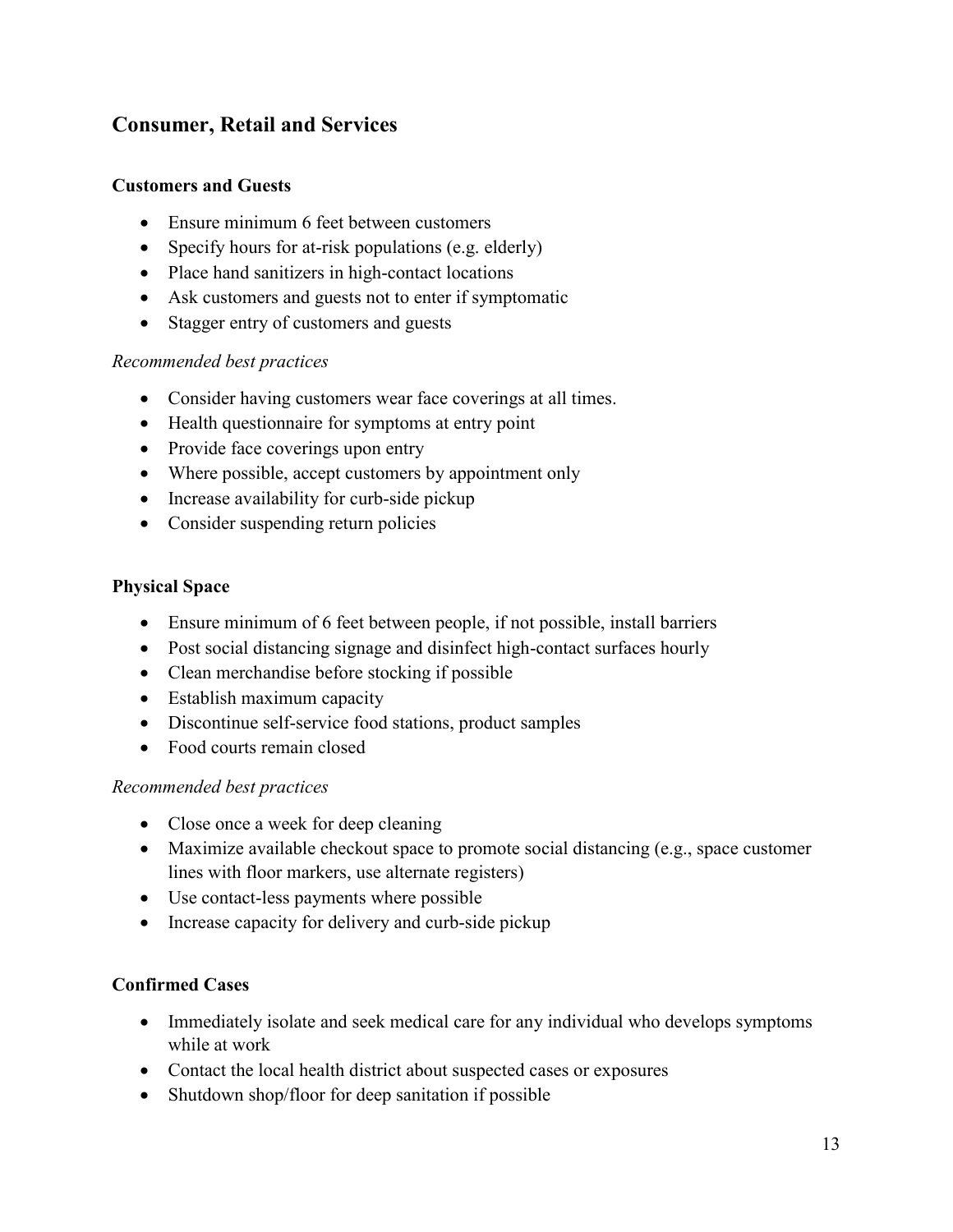# *Recommended best practices*

- Work with local health department to identify potentially infected or exposed individuals to help facilitate effective contact tracing/ notifications
- Once testing is readily available, test all suspected infections or exposures
- Following testing, contact local health department to initiate appropriate care and tracing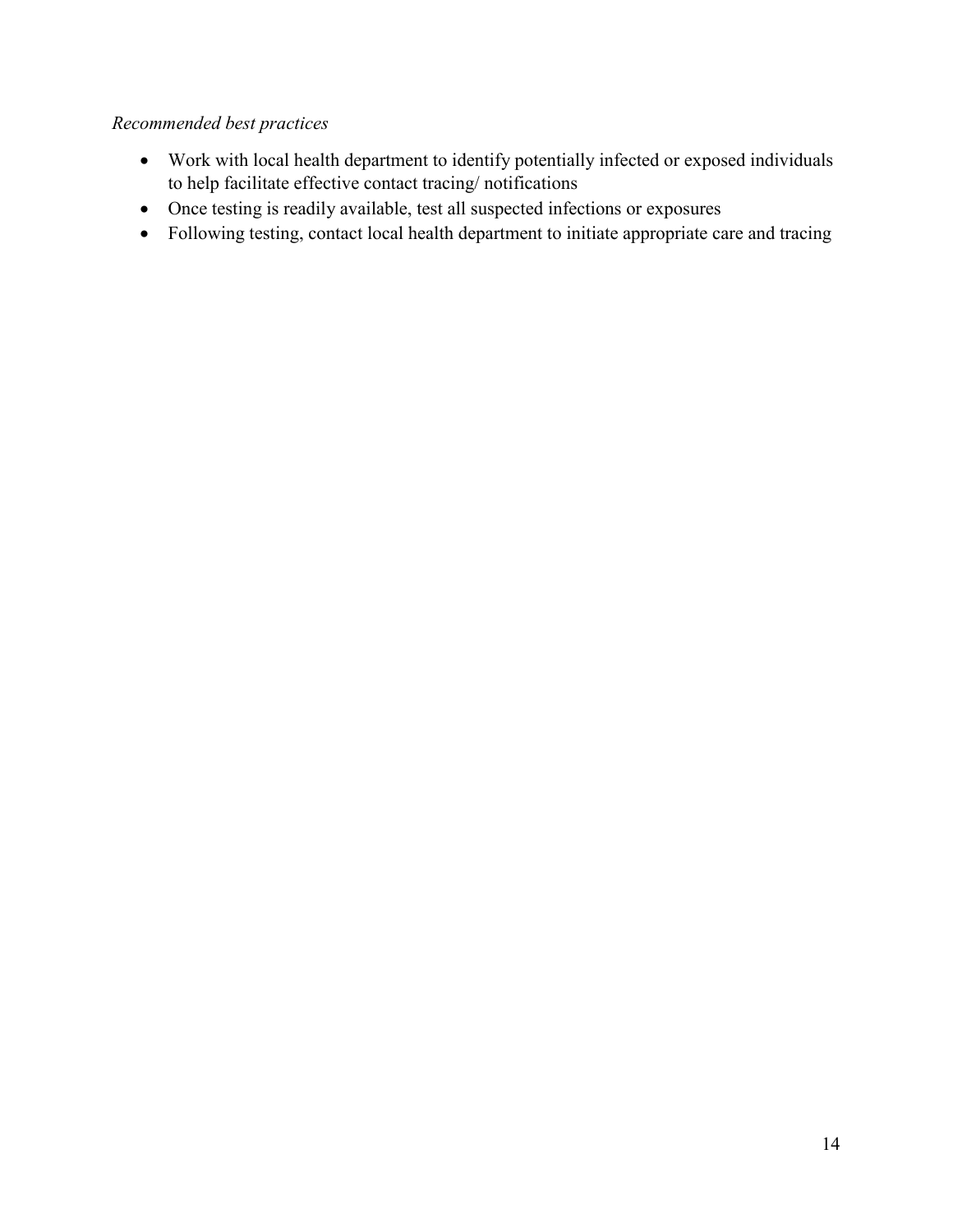# **Office Environments**

#### **Physical Spaces /Workstations**

- Frequent disinfection of desks, workstations, and high-contact surfaces
- Daily disinfection of common areas
- Cancel/postpone in person events when social distancing guidelines cannot be met
- No buffet in cafeteria
- Utilize disposable tableware and other materials
- Establish maximum capacity
- Reduce sharing of work materials
- Post signage on health safety guidelines in common areas

#### *Recommended best practices*

- Redesign/space workstations for 6 feet or more of distance
- Close cafeteria and gathering spaces if possible, or conduct regular cleanings
- Limit congregation in office spaces
- Divide essential staff into groups and establishing rotating shift
- Availability of at least 3 weeks of cleaning supplies

#### **Confirmed Cases**

- Immediately isolate and seek medical care for any individual who develops symptoms while at work
- Contact the local health district about suspected cases or exposures
- Shutdown shop/floor for deep sanitation if possible.

#### *Recommended best practices*

- Work with local health department to identify potentially infected or exposed individuals to help facilitate effective contact tracing/notifications
- Once testing is readily available, test all suspected infections or exposures
- Following testing, contact local health department to initiate appropriate care and tracing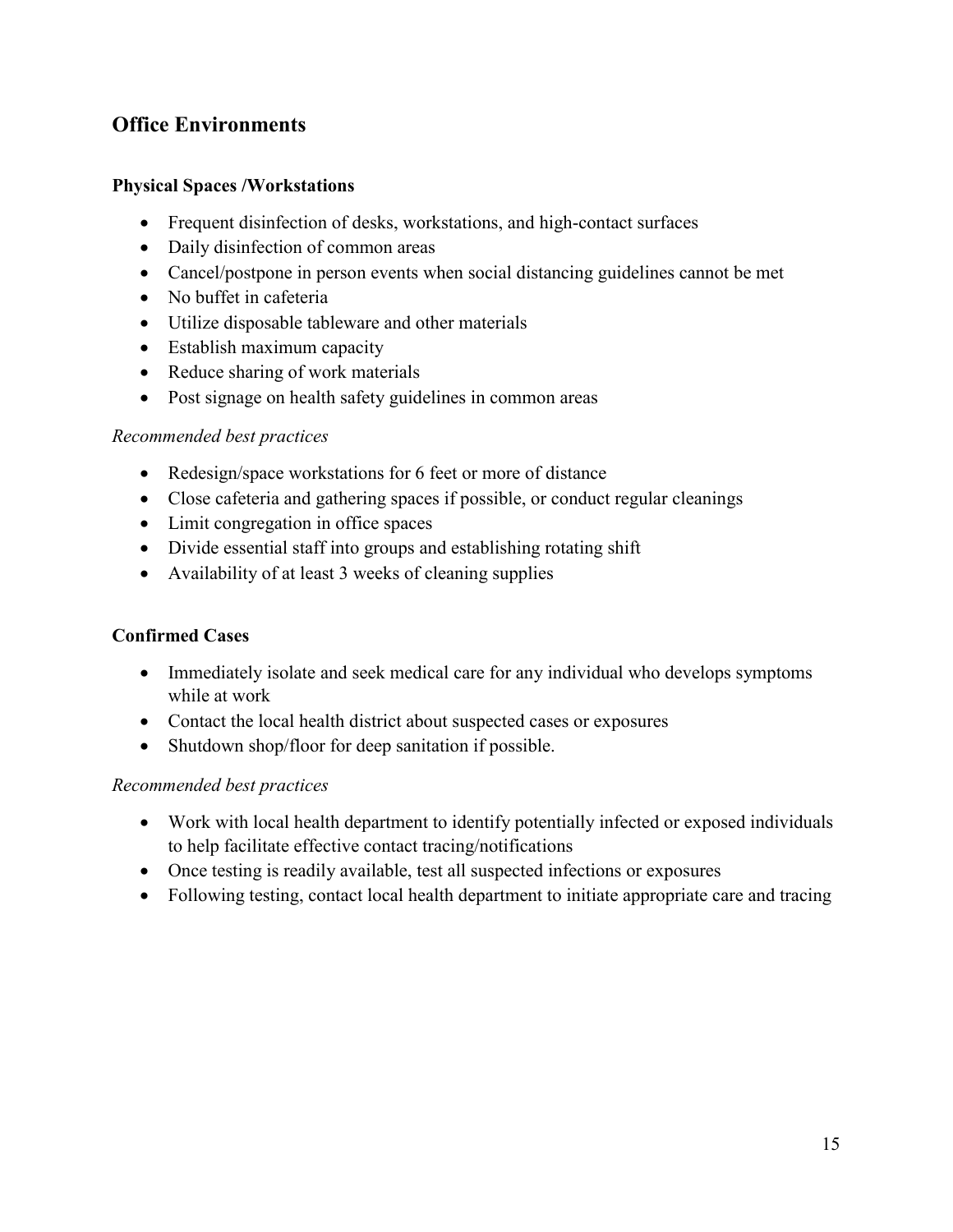# **Gym and Workout Facilities**

#### **Customer Protection**

- Screen customers for illness upon entry to the gym and ask question customers regarding COVID-19 symptoms
	- o Have you been in close contact with a confirmed case of COVID-19?
	- o Are you experiencing a cough, shortness of breath, or sore throat?
	- o Have you had a fever in the last 48 hours?
- Keep doors and windows open where possible to improve ventilation
- Post signs encouraging social distancing (visible to customers)
- Require that customers wash or sanitize their hands upon entering and leaving the facility
- Require customers to clean equipment they come in contact with using disinfecting wipes before and after each use
- Encourage customers to use only one piece of equipment at a time (i.e., no circuits or "super setting") so that machines are cleaned after use
- Consider limiting workout length to avoid unnecessary exposure, decrease congestion, and allow for additional sanitization
- Recommend that persons more vulnerable or at-risk for COVID-19 as identified by the CDC—including those who are over the age of 65 or those who have chronic medical conditions—take extra precaution or refrain from use of the facility.

## **Business Process Adaptations**

- Restrict facility access to staffed hours only (i.e., any unmanned facilities must be manned) and limit facility occupancy to 50 percent of capacity as dictated by fire code (as such capacity is adjusted in consideration of closed areas of the facility pursuant to these guidelines).
- Mitigate exposure in the workplace by implementing social distancing guidelines and modify scheduling.
- Staff to conduct regular (i.e., every 2 hours) disinfecting of high-touch surfaces, equipment and common areas of the facility using disinfectant cleaning supplies according to CDC guidelines.
- Close showers, locker rooms, and lockers until further notice. Ask customers to instead use small gym bags to store personal belongings; remind customers to appropriately monitor or secure such personal belongs or provide a secure area monitored by staff.
- Close all swimming pools, hot tubs, saunas and other recreational water or spa facilities.
- Close all basketball courts, racquetball courts, and other places where formal and informal group or team sports may occur.
- Any youth or adult team leagues or sports should remain closed.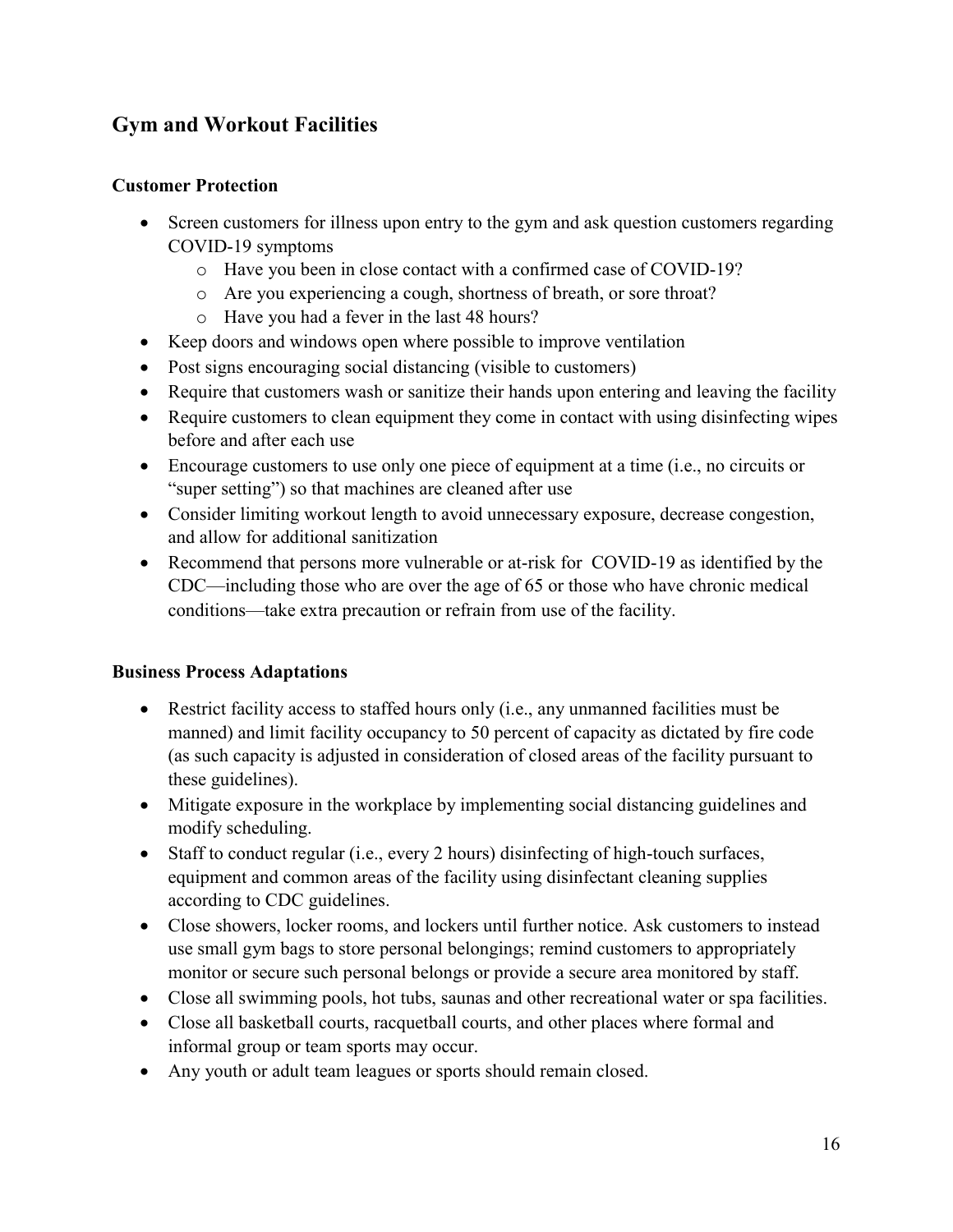- Only allow group fitness classes if classes can be completed in accordance with social distancing recommendations (including but not limited to: less than 50% capacity and with more than 6 feet of distance maintained between participants at all times; no shared equipment during the class; sufficiently adjusted class schedules to allow for deep cleaning between classes; martial arts and other contact activities should be completed without any person-to-person contact).
- Encourage all employees and customers to wear PPE where applicable, and recommend that customers wear a face covering (not N-95 or medical masks, which should be reserved for healthcare workers).
- Adjust equipment layout and close or restrict access to equipment to maintain at least six feet of distance between equipment.
- Temporarily close water fountains, common areas, break rooms, check-in counters, where customers or employees may congregate. Encourage users to provide their own water.
- No self-service options (coffee bars, smoothie stations and other forms of communal food in facilities). Food retail should follow restaurant guidelines.
- Ensure that staffing of facilities is sufficient to enable enhanced sanitization and cleaning measures.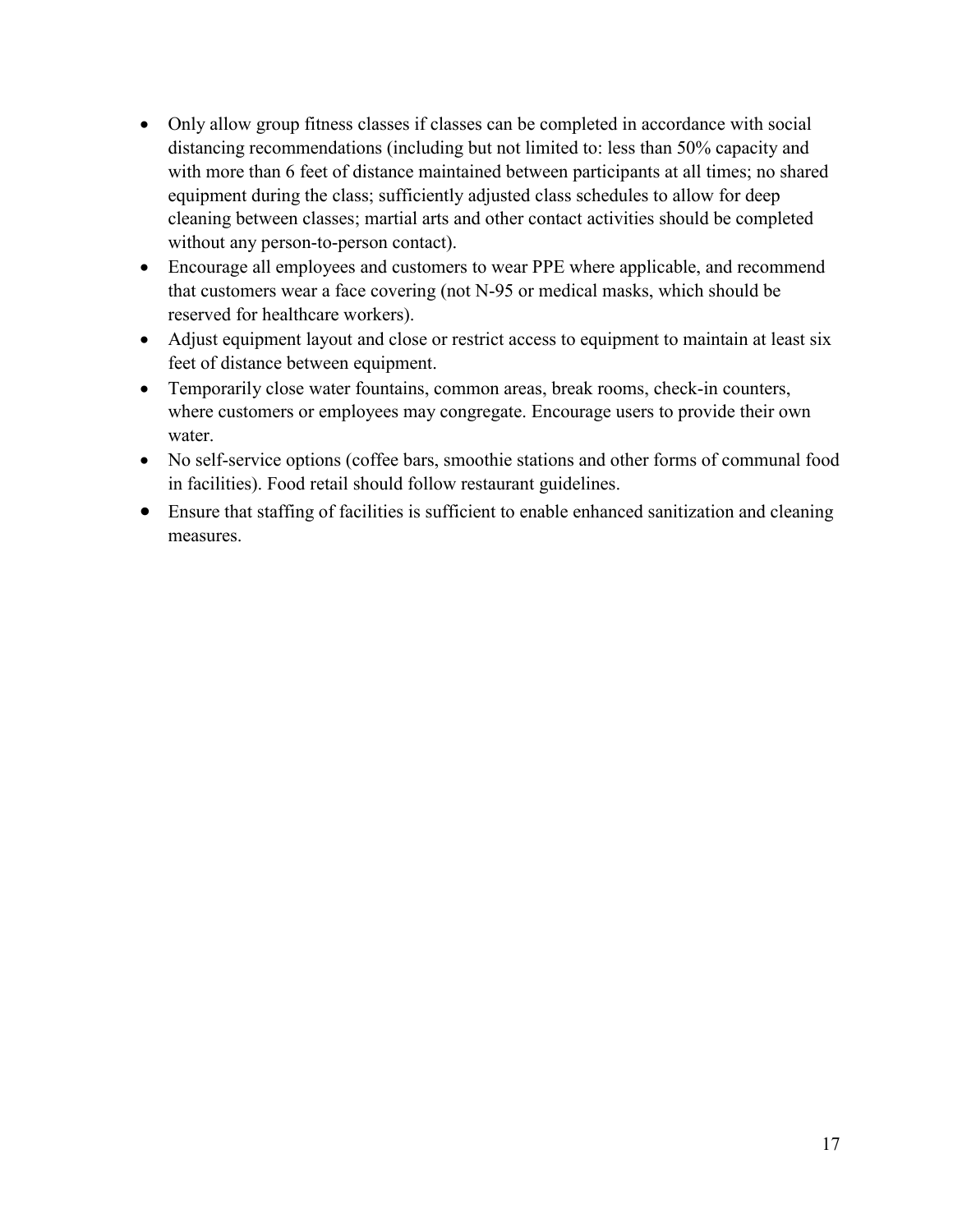# **Legal Considerations of "Back to Work"**

## **Generally Speaking:**

Employers may face liability under Occupational Safety and Health Administration (OSHA) regulations for actions taken before, during and after the COVID-19 crisis. Although there is no "COVID-19" standard, several OSHA standards could be applied to preventing the spread of the disease. This includes, but is not limited to, the "General Duty Clause" which requires employers to provide their workers "employment and a place of employment, which are free from recognized hazards that are causing or are likely to cause death or serious physical harm." 29 USC 654(a)(1)

Though it would be difficult for an employee to clearly demonstrate that they contracted the illness while at their place of employment, contact tracing could lay a clear path back to the workplace.

As we begin to repatriate our offices and bring the workforce back, there are many additional considerations that may impact decisions. There is always a chance that employers may face claims of discrimination while making difficult choices in how they phase in the returning work force. It is imperative that such decisions are made for reasons not based on a protected class as defined by discrimination laws. Specifically, employers need to carefully document their selection process and avoid making any decisions based on age or disabilities that might be perceived to make an employee or applicant more vulnerable to the virus.

For businesses that are forced to make a reduction in work force, these same types of considerations should be applied. Employees that used sick leave to care for family members or because of concerns about their own well-being that are later part of a force reduction may consider this a retaliation or retribution by the employer.

## **Personal Protective Equipment:**

Many employers are considering placement of policies or protocols that include the wearing of facemasks, gloves or other protective equipment to help stop the spread of any illness in their workplace. While the intent is well placed, certain considerations should be made:

- Have you accounted for those with access and functional needs? This may include things like protective wear for those who use wheelchairs, options for those with allergies to latex, etc.
- Have you provided proper training for use of the protective wear? Improper donning and doffing of protective equipment is often the cause of infection among medical professionals.
- Can you provide fit testing for masks?

Legally, if the employer can accommodate these types of exceptions or alternatives without causing undue hardship to the business, they are required to do so.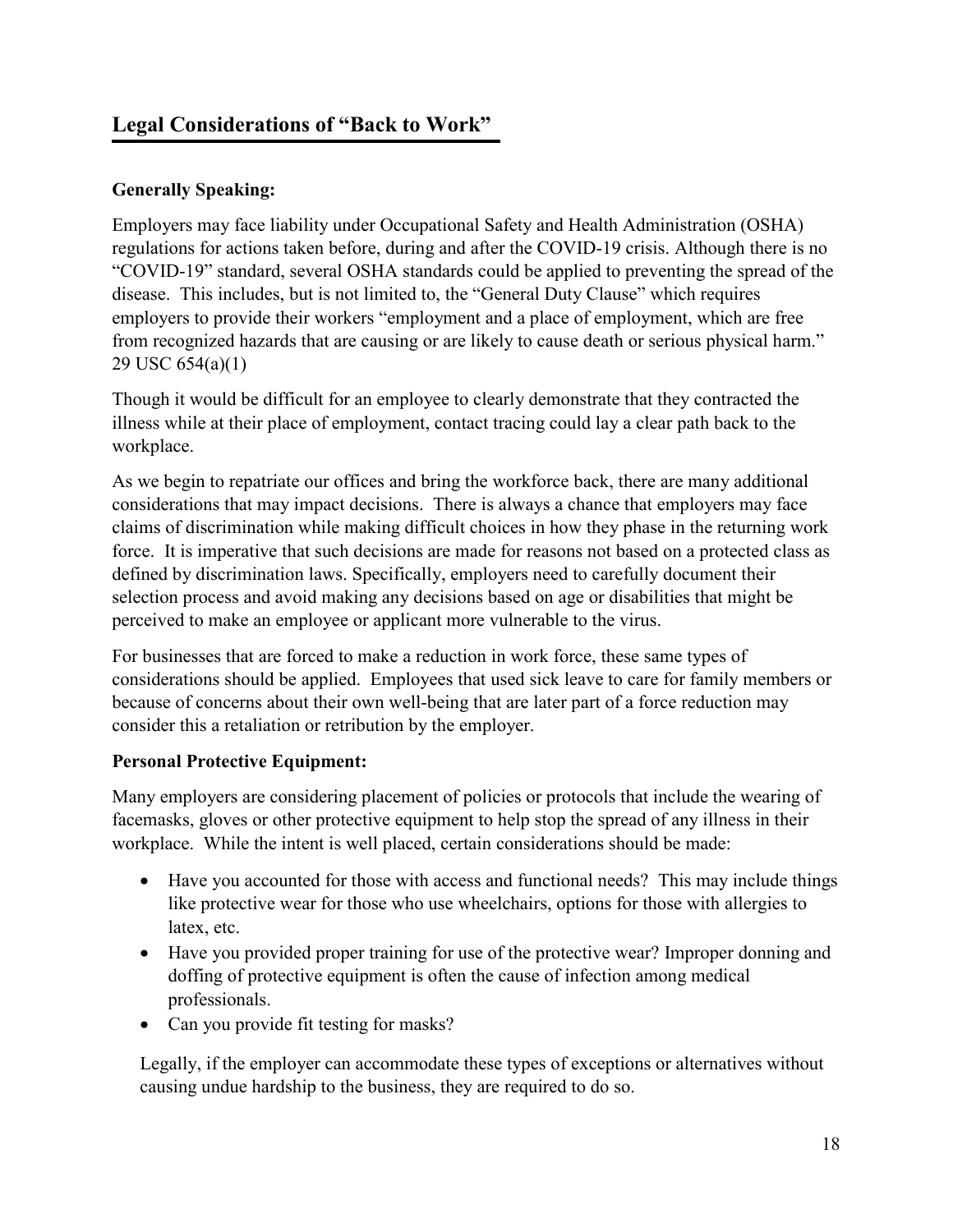#### **Screening and other access controls**

Even those things that are intended to protect the work force may cause legal issues if not completed correctly. Currently, under the medical emergency, leniencies have been provided to companies in the interest of protecting the general public from COVID-19.

As the disaster continues and a new normal emerges, there may be a review of these procedures which may cause problems if not implemented correctly.

Some basic steps may help to protect companies:

- 1. Decide who you will screen. While some companies are screening ALL employees, others are screening only those who have been in contact with someone who has been tested positive for COVID 19. Many companies are testing everyone who enters the facility while others do not have that option (retail stores and others with rotating customer base where it would be impractical). One of the most important considerations is consistency and assurance that the testing is completed on a nondiscriminatory basis.
- 2. Training for those who are doing the screening. Again, there are differences in how companies are doing the screening. Some companies are allowing employees to take their own temperature while others are providing a trained employee to take all temperatures. Still others are hiring third party contractors for this purpose. Whichever method you choose, maintain records to ensure discrimination has not taken place.
- 3. Safety Concerns and Requirements. Ensure that those taking temperatures are provided proper personal protective equipment.
- 4. Equipment. Consider what type of thermometers will be used and be consistent. Speed, accuracy and ease of use are main considerations for most of the businesses implementing checks.
- 5. Decide where checks will take place. The main consideration is privacy. The best location would allow some discretion for the person being screened. Ideally, there would be an alternate location that anyone failing the screening could be taken to walk them though the next steps.
- 6. Develop a screening process or policy and stick to it.
- 7. Develop a documentation process.
- 8. Communicate the processes to your employees prior to implementation.
- 9. Send employees home if they have a fever or if they refuse to be tested. Communicate this to employees prior to beginning the testing process. If an employee is sent home, provide them with instructions or expectations (call their primary care provider, get tested if possible, etc.). Follow up periodically with employees that are sent home.
- 10. Establish return to work procedure and communicate that with employees. Written policy should be sent with anyone that is sent home. Some considerations may include:
	- a. Cannot return to work unless at least 10 days has passed since onset of symptoms
	- b. Cannot return to work until at least 72 hours after employee has experienced no fever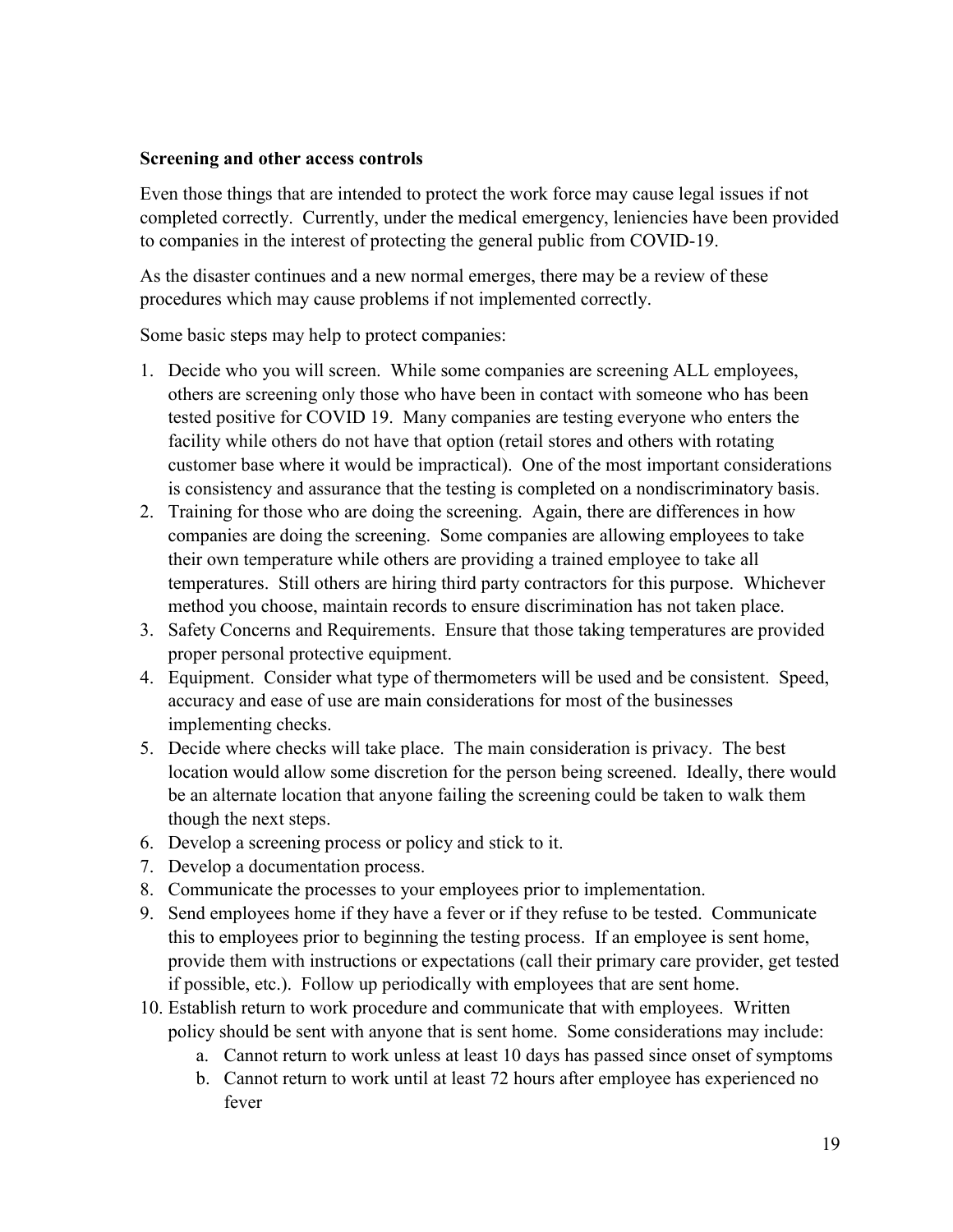c. Has been completely symptom free for at least 72 hours.

Legal implications related to the return to the office are endless. The protection of employer and employee are mutually beneficial and both need to be considered for a successful restart of our companies and our economy. It's important to actively engage your legal department or other counsel early in your processes.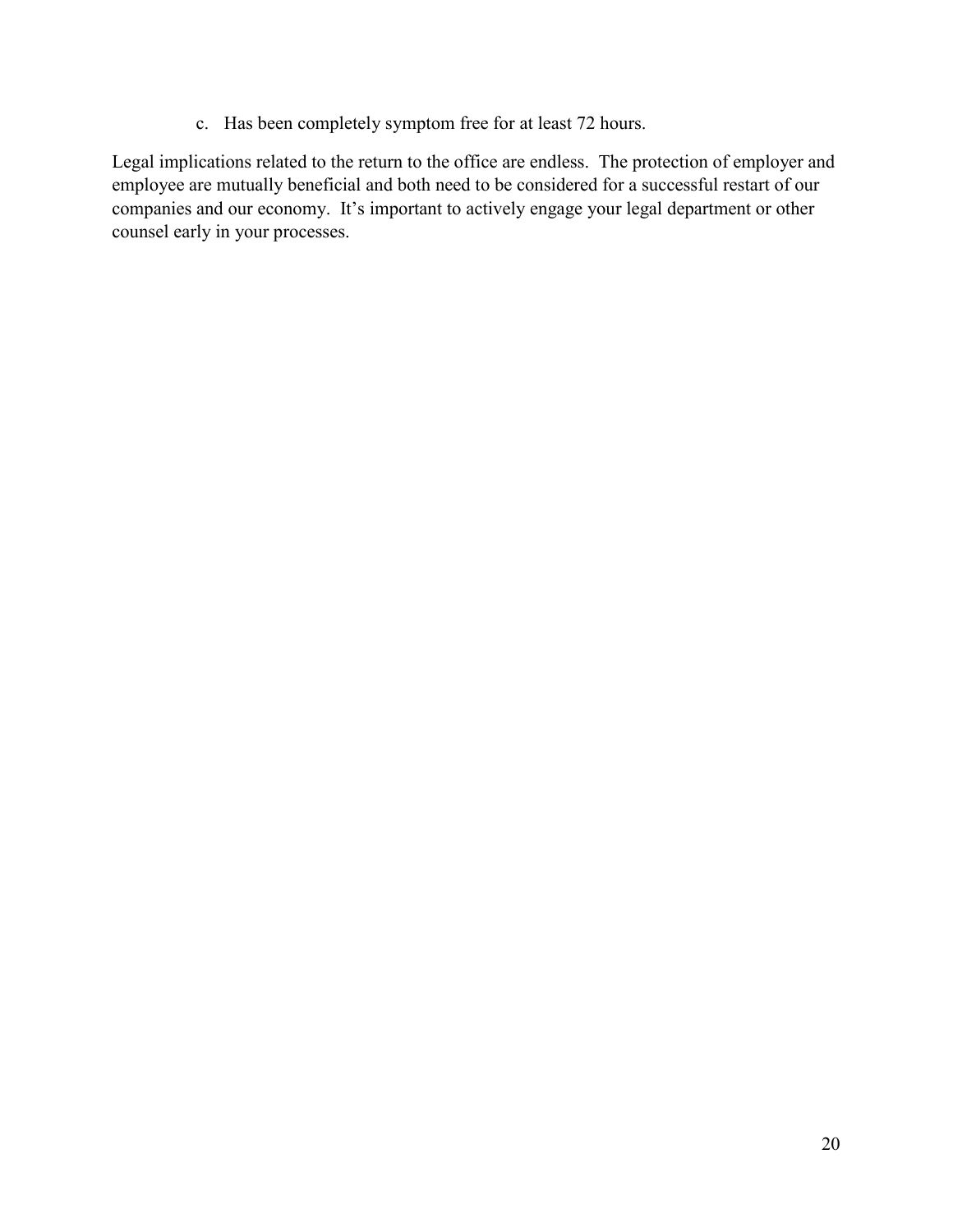# **References**

General health guideline provided by [https://www.cdc.gov/coronavirus/2019](https://www.cdc.gov/coronavirus/2019-ncov/community/guidance-business-response.html) [ncov/community/guidance-business-response.html](https://www.cdc.gov/coronavirus/2019-ncov/community/guidance-business-response.html)

Promote etiquette for coughing, sneezing and handwashing provided by [https://www.cdc.gov/healthywater/hygiene/etiquette/coughing\\_sneezing.html](https://www.cdc.gov/healthywater/hygiene/etiquette/coughing_sneezing.html) and <https://www.cdc.gov/handwashing/index.html>

Face cloth guidance provided by [https://www.cdc.gov/coronavirus/2019-ncov/prevent-getting](https://www.cdc.gov/coronavirus/2019-ncov/prevent-getting-sick/diy-cloth-face-coverings.html)[sick/diy-cloth-face-coverings.html](https://www.cdc.gov/coronavirus/2019-ncov/prevent-getting-sick/diy-cloth-face-coverings.html)

General reopening guidance provided by [https://idph.iowa.gov/Portals/1/userfiles/61/covid19/IDPH%20Reopening%20Guidance%204\\_2](https://idph.iowa.gov/Portals/1/userfiles/61/covid19/IDPH%20Reopening%20Guidance%204_27_20.pdf) [7\\_20.pdf](https://idph.iowa.gov/Portals/1/userfiles/61/covid19/IDPH%20Reopening%20Guidance%204_27_20.pdf)

Cleaning and disinfection for community facilities provided by [https://www.cdc.gov/coronavirus/2019-ncov/community/organizations/cleaning](https://www.cdc.gov/coronavirus/2019-ncov/community/organizations/cleaning-disinfection.html)[disinfection.html](https://www.cdc.gov/coronavirus/2019-ncov/community/organizations/cleaning-disinfection.html)

Symptoms of COVID-19 information provided by [https://www.cdc.gov/coronavirus/2019](https://www.cdc.gov/coronavirus/2019-ncov/symptoms-testing/symptoms.html) [ncov/symptoms-testing/symptoms.html](https://www.cdc.gov/coronavirus/2019-ncov/symptoms-testing/symptoms.html)

Iowa Department of Public Health face cloth guidance provided by [https://idph.iowa.gov/Portals/1/userfiles/7/COVID-](https://idph.iowa.gov/Portals/1/userfiles/7/COVID-19%20Guidance%20for%20Cloth%20Face%20Coverings4_6_20.pdf)[19%20Guidance%20for%20Cloth%20Face%20Coverings4\\_6\\_20.pdf](https://idph.iowa.gov/Portals/1/userfiles/7/COVID-19%20Guidance%20for%20Cloth%20Face%20Coverings4_6_20.pdf)

Groups at higher risk for severe illness guidance provided by <https://www.cdc.gov/coronavirus/2019-ncov/need-extra-precautions/groups-at-higher-risk.html>

Guidance for Iowa businesses experiencing COVID-19 outbreaks among employees provided by [https://idph.iowa.gov/Portals/1/userfiles/61/covid19/Guidance%20for%20businesses%20COVID](https://idph.iowa.gov/Portals/1/userfiles/61/covid19/Guidance%20for%20businesses%20COVID%20Outbreak%204_24_20%28AC%29.pdf) [%20Outbreak%204\\_24\\_20%28AC%29.pdf](https://idph.iowa.gov/Portals/1/userfiles/61/covid19/Guidance%20for%20businesses%20COVID%20Outbreak%204_24_20%28AC%29.pdf)

Iowa Department of Public Health employee messaging provided by <https://idph.iowa.gov/Portals/1/userfiles/7/In%20the%20Workplace%2011x17%2004162020.pdf>

Workplace leave policies provided by [https://www.cdc.gov/coronavirus/2019](https://www.cdc.gov/coronavirus/2019-ncov/community/guidance-business-response.html) [ncov/community/guidance-business-response.html](https://www.cdc.gov/coronavirus/2019-ncov/community/guidance-business-response.html)

Department of Labor guidance provided by<https://www.dol.gov/coronavirus>

Equal Employment Opportunity Commission guidance provided by <https://www.eeoc.gov/coronavirus>

Cleaning and disinfecting your facility guidance provided by <https://www.cdc.gov/coronavirus/2019-ncov/community/disinfecting-building-facility.html>